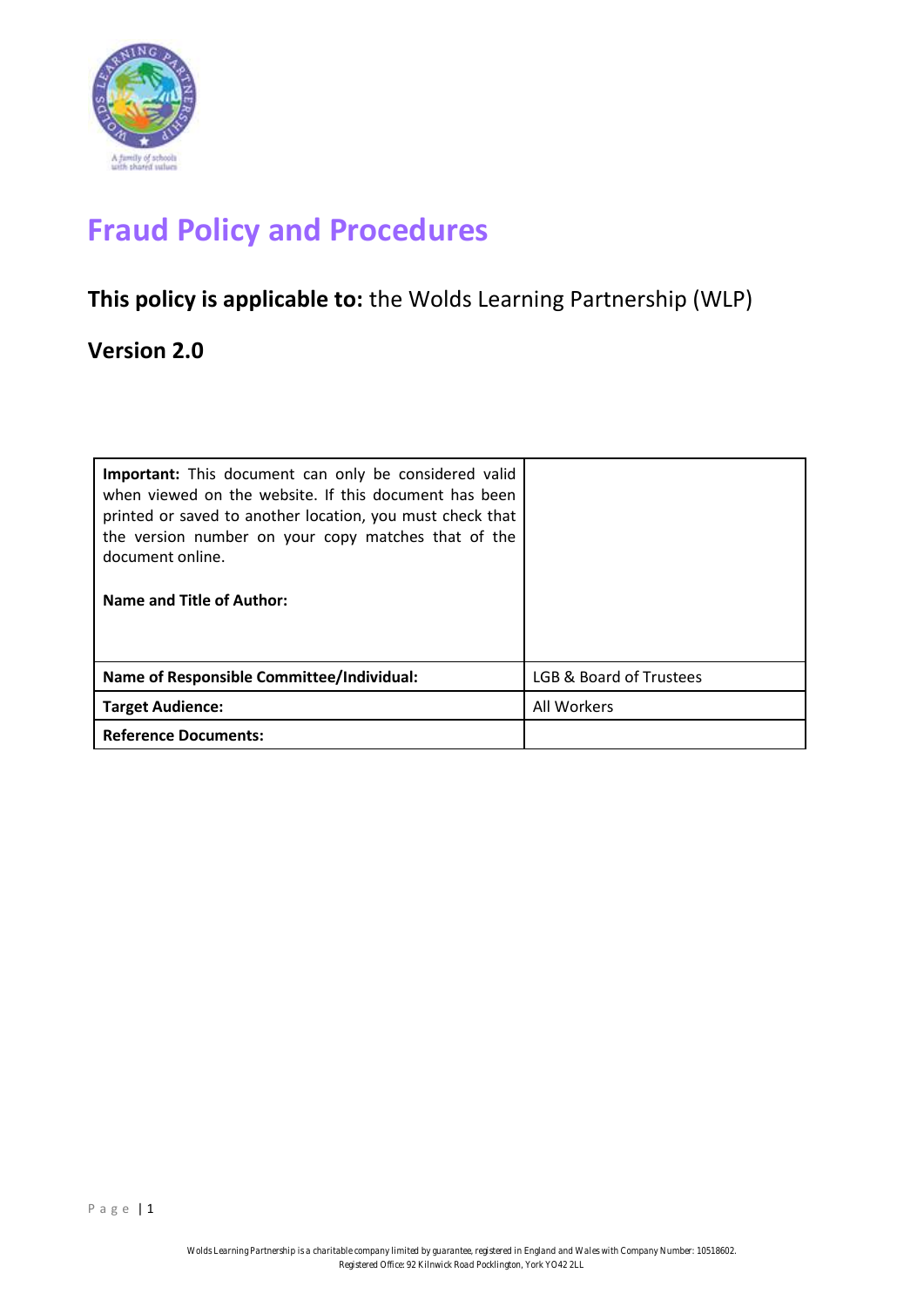

#### **Fraud Policy and Procedures**

#### Introduction

The Wolds Learning Partnership (WLP) aims to be an honest and ethical institution. As such, it is opposed to fraud and seeks to eliminate the risk of fraudulent activity in the way it conducts business. Fraud is defined by the Serious Fraud Office as 'an act of deception intended for personal gain or to cause a loss to another party'. This document sets out the WLP's policy and procedures for dealing with the risk of fraud or corruption. In order to minimise the risk and impact of fraud, the WLP's objectives are, firstly, to create an ethical culture which deters fraudulent activity, encourages its prevention and promotes its detection and reporting and, secondly, to identify and document its response to cases of fraud and corrupt practices.

In order to achieve these objectives, the WLP has taken the following steps:

- The development and publication of expectations and Code of Conduct.
- The establishment of adequate and effective systems of internal financial and management control (and a clear requirement to comply with them), an Audit Committee with an ongoing responsibility to review and report on these systems.
- The development and publication of a formal statement of the procedures to be followed by employees who have a suspicion of, or concern about, possible or actual malpractice within the WLP and a fraud response plan which sets out the WLP's policies and procedures to be invoked following the reporting of possible fraud or the discovery of actual fraud.

These three steps are described in greater detail in the following sections.

#### **Personal Conduct**

The WLP is an organisation where the prevention of fraud is encouraged through raising awareness of the need for high standards of personal conduct alongside the WLP's explicit expectations. To help ensure that all employees are fully aware of the WLP's expectations regarding standards of personal conduct, appropriate guidance is provided by the following key statements:

- These regulations are binding on all members of the Board of Trustees, Local Governing Bodies, members of staff, pupils/students and constituent parts of the WLP. Refusal to observe them will be grounds for disciplinary action.
- In disbursing and accounting for all funds, the WLP demonstrates that it is adopting high standards of financial probity. Implicit within this regime is the requirement that WLP Trustees, Local Governing Bodies and employees must at all times conduct financial affairs in an ethical manner.
- All members of staff, WLP Trustees and Members and members of the Local Governing Bodies and its committees are responsible for disclosing any personal, financial or beneficial interest, loyalty or perceived conflict of interest or loyalty in any transaction or decision with respect to the WLP.
- Any person who is responsible for placing an order with a supplier (whether a contractor or not) with whom he has a personal interest must disclose this to the CEO, Headteachers, Line Manager and to the Head of Finance / Business Manager.
- WLP Trustees, Members of Local Governing Bodies or employees of the WLP will never use their office or employment for personal gain and must at all times act in good faith with regard to the WLP's interests.
- Budget Holders are expected to adhere to the Financial Regulations at all times and to use their best efforts to prevent misuse or misappropriation of funds and other WLP property.

Page 2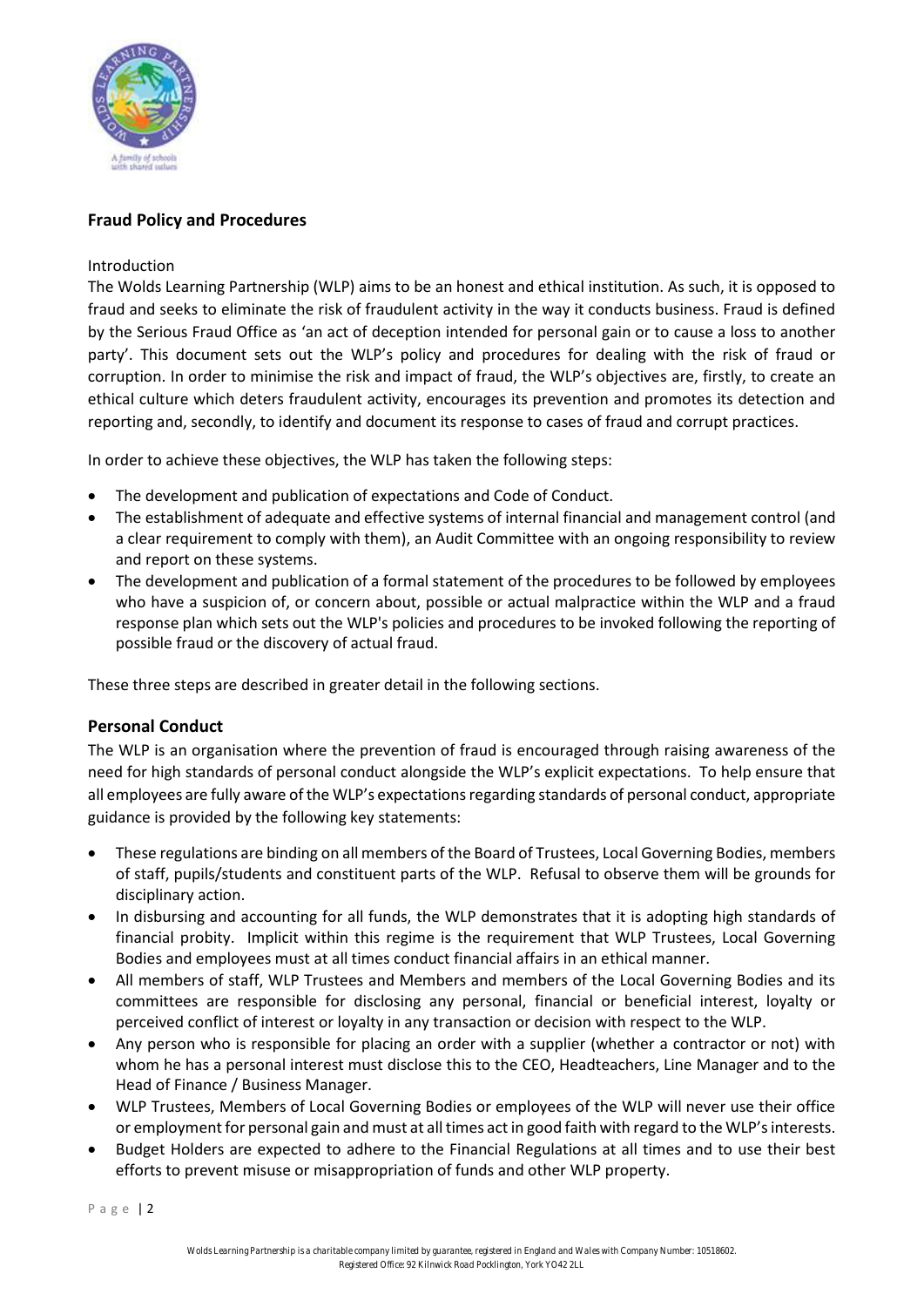

Taken together, these represent a statement of the framework within which members and employees are expected to conduct themselves.

#### **Systems of Internal Control**

The next line of defence against fraud is the establishment of operational systems which incorporate adequate and effective internal controls designed to minimise the incidence of fraud, limit its impact and ensure its prompt detection. These controls include high level management controls such as budgetary control (designed to identify fraud which results in shortfalls in income or overspendings against expenditure) and organisational controls such as segregation of duties, internal check and staff supervision. HR policies are also a key to the development of an ethical culture which deters fraud. This includes seeking to reduce the risk of employing dishonest staff by checking information supplied by employees and references obtained during the course of the recruitment process, including DBS checks.

The general framework of responsibilities for financial management and the policies relating to the broad control and management of the WLP are documented in the Finance Manual. The Finance Manual is reviewed periodically and updated as necessary by the Head of Finance following approval by the Audit Committee on behalf of the Board of Trustees. The framework policies are binding on all officers, members of staff, pupil, students and constituent parts of the WLP. The Finance Manual sets out in detail the expected controls which should operate within the key operational systems.

#### **Fraud Response**

This document sets out the WLP's policies and procedures for ensuring that all allegations and reports of fraud or dishonesty are properly followed-up and are considered in a prompt, consistent and fair manner and that effective action is taken to:

- Minimise the risk of any subsequent losses.
- Reduce any adverse operational effects.
- Improve the likelihood and scale of recoveries.
- Demonstrate that the WLP retains control of its affairs in a crisis.
- Make a clear statement to employees and others that it is not a soft target for attempted fraud.

The plan includes both statements of general policy and specific steps to be taken when circumstances dictate and is necessary in order to reduce the following risks:

- Inadequate communication so that action is late or inappropriate.
- Lack of leadership and control so that investigators are not properly directed and waste time and effort.
- Failure to react fast enough so that further losses are incurred or the evidence required for successful recovery or prosecution is lost.
- Adverse publicity which could affect confidence in and the reputation of the WLP.
- Creation of an environment which, because it is perceived as being ill-prepared, increases the risk of fraud.

The main elements of the WLP's plan are as follows:

• All officers, members of staff, pupils/students and constituent parts of the WLP are required to notify the Head of Finance or Business Managers immediately of any financial irregularity, or any circumstance

P a g e | 3